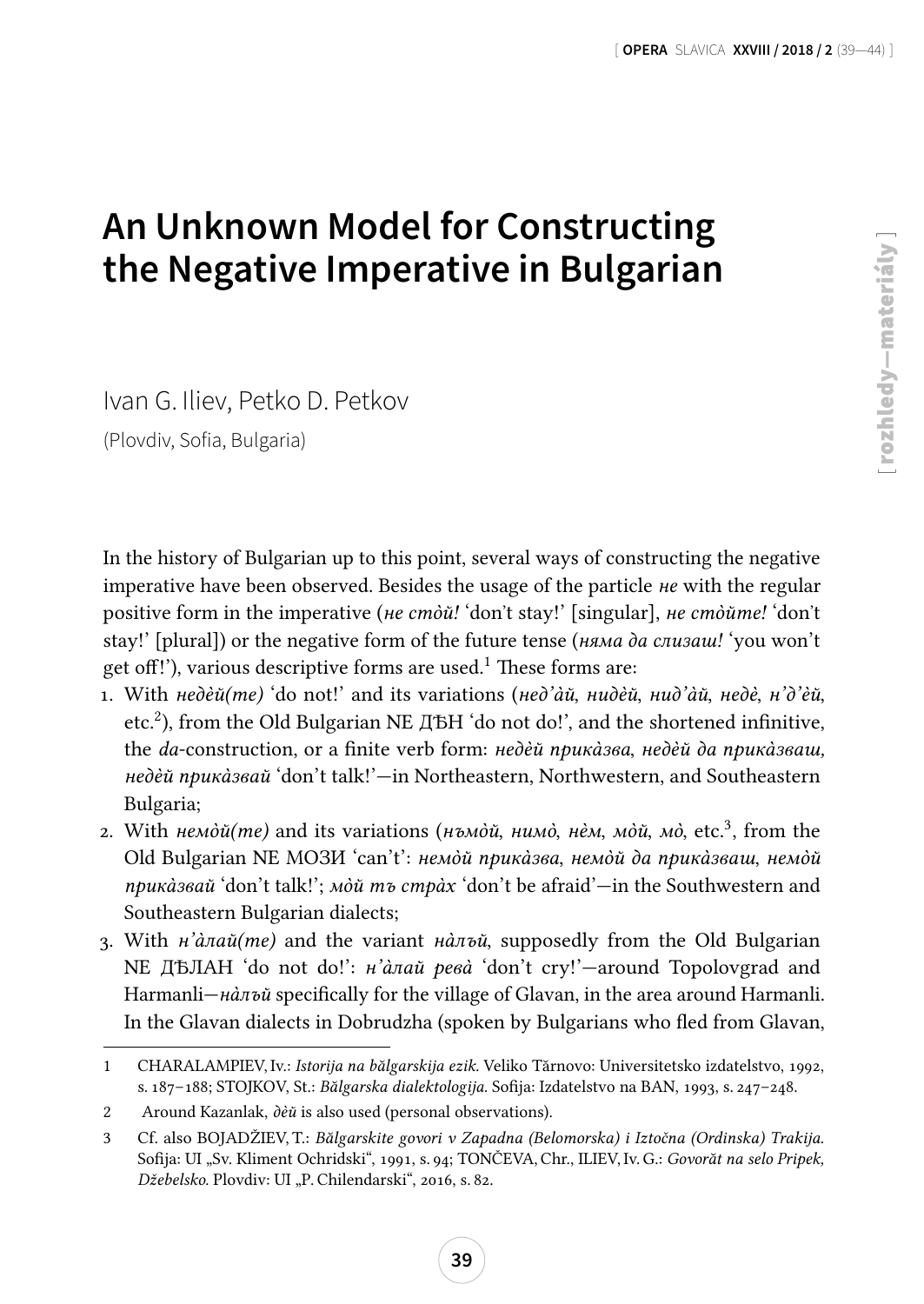near Harmanli, to Bessarabia in the 19th century, then settled in Dobrudzha), however, the particle is again *н'àлай: н'àлай прàви maкà* 'don't do like this!',<sup>4</sup>) and the negative particle  $H \circ \pi' \circ \check{u}$  is also used in the Thracian dialect in the village of Çöpköy, around Uzunköprü, Turkey;<sup>5</sup>

- 4. With некàй(те), from the Old Bulgarian NЕ КАЖИ 'don't tell!': некàй ревà 'don't cry!'—around Belogradchik and Vidin;
- 5. With  $\dot{nu}(me)$ , from the Greek μή: Μα πλάκα 'don't cry!'—around Burgas, Malko Tarnovo, and in some Thracian dialects, including in Dobrudzha;<sup>6</sup>
- 6. With мùца, of the same origin: мùца бàра 'don't touch!'—in Dolno Yabalkovo, Golyamo Bukovo, and other villages around Sredets (Grudovo).

In the present paper, we will discuss another descriptive way of expressing a negative order, which was initially discovered in the dialects of Bulgarian settlers (refugees) in European Turkey, who left Bulgaria for Turkey after the Russo-Turkish War (1877–1878). We have in mind the so-called Lovech Pomaks (Bulgarian Muslims) who settled in and continue to inhabit villages like Galata, Glozhene, Gradeshnitsa, Turski Izvor (now Balgarski Izvor), and many other villages around Teteven, Byala Slatina, Lukovit, Pleven, and Lovech; according to Miletich, they speak a Lovech dialect, because of which he calls them Lovech Pomaks.<sup>7</sup>

Today the descendants of the aforementioned group of Bulgarian Muslims live in a number of villages around Uzunköprü and Babaeski (see below for further examples). There are more than 80 Pomak villages in European Turkey; some of them are quite large, such as (Büyük) Mandıra(köy), Çerkezmüsellim, or Pehlivanköy, while others are not so large, for instance, Hasanpınar and Başağıl (formerly Küçük Mandıra or Mandritsa). The largest portion of the population there are just the Lovech Pomaks.<sup>8</sup>

In his research devoted to the Bulgarian Muslims around Lovech, in the section on the imperative, V. Savov<sup>9</sup> mentions their use of classical forms of the type *Heo'eu nuca'* 'don't write!' and constructions with the verb cmùza 'that's enough!', which were not listed above: стùга спà 'don't sleep!'; expressions such as стùга си спàл 'don't sleep!' are also used (Iv. Il., P. P.).

7 MILETIČ, L.: Lovčanskite pomaci. Bălgarski pregled, 5, 1899, s. 67–70.

<sup>4</sup> MLADENOV, M.: Charakteristika na govorite (v Dobrudža). In: Dobrudža. Etnografski, folklorni i ezikovi proučvanija. Sofija: Izdatelstvo na BAN. 1974, s. 420.

<sup>5</sup> BOJADŽIEV, T.: Bălgarskite govori v Zapadna (Belomorska) i Iztočna (Ordinska) Trakija. Sofija: UI "Sv. Kliment Ochridski", 1991, s. 94.

<sup>6</sup> Cf. also BOJADŽIEV, T.: Bălgarskite govori v Zapadna (Belomorska) i Iztočna (Ordinska) Trakija. Sofija: UI "Sv. Kliment Ochridski", 1991, s. 94; MLADENOV, M.: Charakteristika na govorite (v Dobrudža). In: Dobrudža. Etnografski, folklorni i ezikovi proučvanija. Sofija: Izdatelstvo na BAN. 1974, s. 420.

<sup>8</sup> Cf. also ZELENGORA, G.: Pomacite v Turcii. Elektronna kniga. Biblio.bg. 2012, s. 87–90.

<sup>9</sup> SAVOV, V.: Lovčanskite pomaci i technijat govor. In: Izvestija na Seminara po slavjanska filologija pri universiteta v Sofija. VII. Sofija: Pečatnica "Grafika", 1931, s. 30.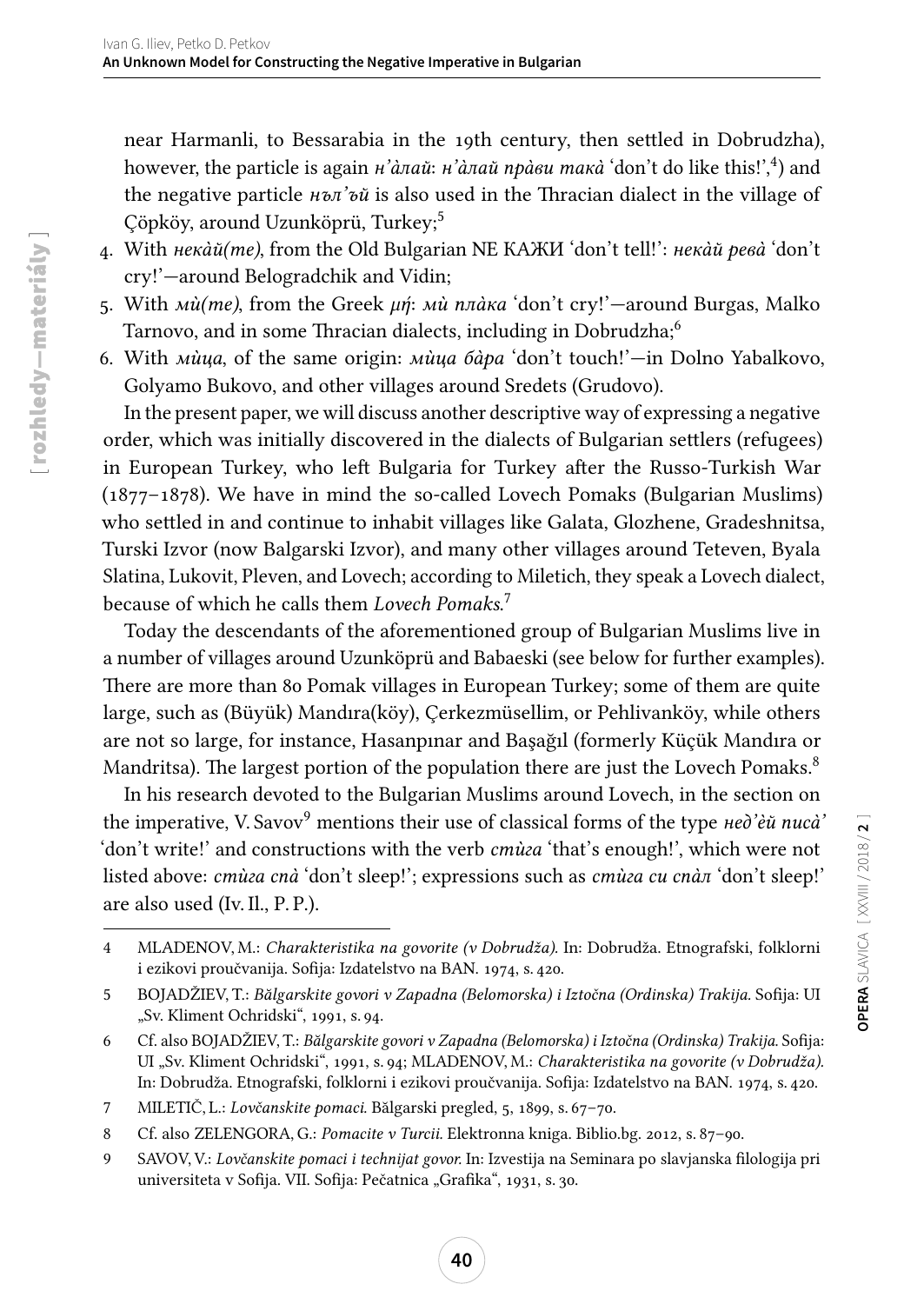rozhledy—materiály ]

rozhledy-materiály]



Map in which some of the mentioned Pomak villages in European Turkey (Pehlivanköy, Çerkezmüsellim, Mandıra) can be seen (Source: Google.maps)

In the course of three visits to the villages of the region in question in 2015–2017, we established that in the dialect spoken there, originating precisely from the aforementioned Lovech dialect (according to Miletich), the negative imperative forms exist in a manner unknown till now with the  $M\ddot{a}$  particle (for the singular) and a shortened infinitive. To make a comparison between the dialects of the Bulgarian Muslims who had moved to Turkey and the ones who stayed in Bulgaria, we also visited the village of Galata, around Teteven, where to our surprise we also came across this construction, which has obviously remained unnoticed by researchers until now.

In the process of investigating the Pomaks in Turkey, alongside examples recorded in a free conversation, the interlocutors were also deliberately asked how the Turkish negative imperative would be translated, for instance, *uturma!* 'don't sit down!'. As a result, the following correspondences of the Turkish form in "the Pomak" were noted:

```
мàй седè! (Kestanbul, formerly Yamurca);
мàй седè! (Sazlımalkoç);
мàй сèда! (Hasanpınar);
мàй седà! (Başağıl);
мàй сед'à! [(Büyük) Mandıra(köy)], etc.
```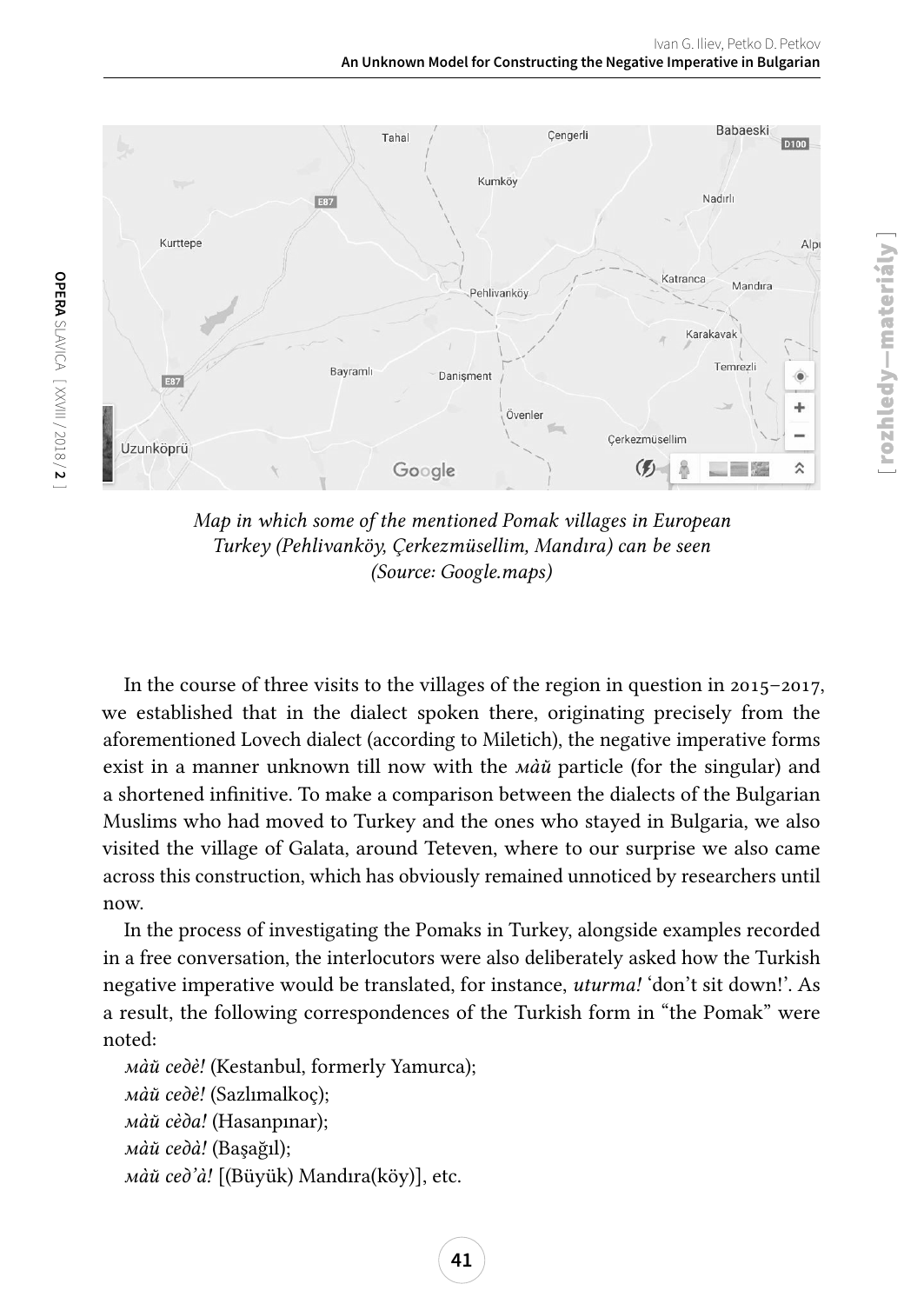Besides these, other uses of this construction were registered, which are as follows: мàй стàйа! 'don't stand up!' (Hasanpınar);

мàй мъ идусвà! 'don't make me angry!' (Hasanpınar);

мàй прикàзва (Pomak)! 'don't talk (in Pomak)!' (Pehlivanköy), etc.

In Galata, around Teteven, when we asked how the form 'don't sit down!' would appear, we encountered the following examples:

Май с'ада ..., май, че ша паннеш 'don't sit (on the chair), don't, because you will fall';

Ма̀й с'ада̀, зашто̀то шъ па̀ннеш ... ма̀й с'ъда̀ ... ш съ пребѝеш! 'don't sit (on the chair), don't, because you will fall and get hurt';

In the dialects of the indicated Pomak villages in Turkey, cases of usage such as the following occur:

мàй чàнтата! 'put the bag away!' (Hasanpınar);

мàй го! 'leave him alone!' (Pehlivanköy);

мàй го! 'leave him alone!' (Büyük) Mandıra(köy);

мàй оттỳка! 'go away!', мàй гу! 'leave him alone!';

мàй йа! 'leave her alone!' (Sazlımalkoç).

At this stage of our work, we don't have information available regarding the plural negative imperative forms, but most probably they are made with the \* мàйте particle.

From the examples at the end, it becomes clear that most probably the particle мàй, with which the descriptive negative imperative is made into the singular, comes from the Old Bulgarian verb MAXATH 'take away', and the form *maxau* was shortened to *ма̀ай* and later to *ма̀й*. Supporting this opinion is the usage of the verb 'take away' in the sense of 'stop doing something, dealing with somebody or something; decline, leave'.<sup>10</sup> In context, after the same source, the following is relevant:

От утре махам цигарите 'starting tomorrow, I quit (smoking) cigarettes';

Махай я тази неблагодарница и не ù обръщай повече никакво внимание 'Leave this ungrateful woman alone and don't pay any attention to her anymore.'<sup>11</sup> Or:

мàйни гу тòа! Мъхнù гу, уткъчèн е! 'Leave this one alone, let him be, he's crazy.' Malomirovo, around Elhovo.<sup>12</sup>

In colloquial Bulgarian speech, variants like мàни го 'leave him alone!', мàни, мàни! 'skip this, don't pay attention!' are also to be found. The archaic character of such uses of the verb *'take away'* is indicated by their occurrence in old optative

[rozhledy-materiály] rozhledy—materiály ]

<sup>10</sup> KJUBLIEVA-MIŠAJKOVA, V., ČOROLEEVA, M. (eds): Rečnik na bălgarskija ezik. T. 9. Sofija: AI "Profesor Marin Drinov", 1998, s. 234

<sup>11</sup> Ibid.

<sup>12</sup> Private data.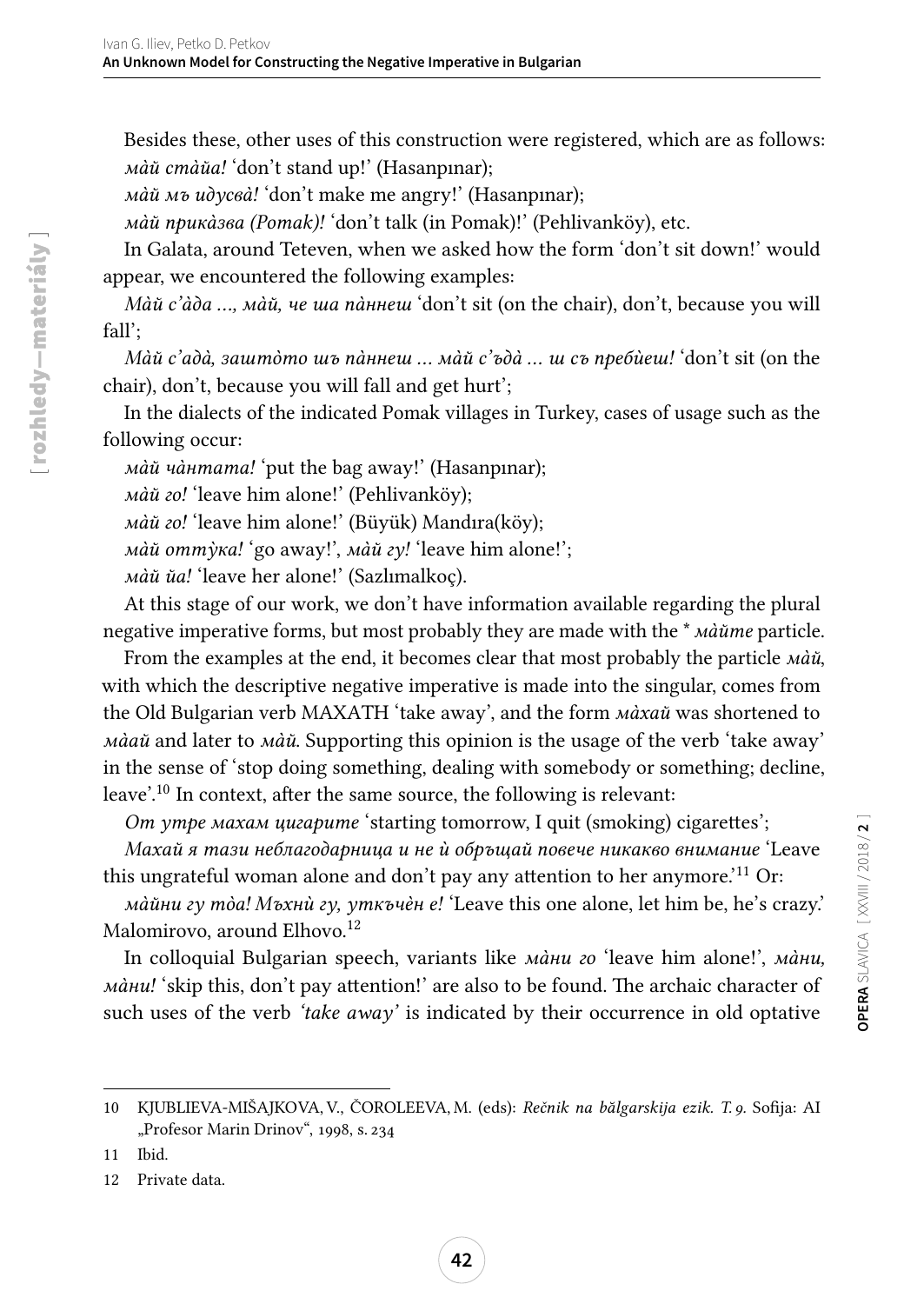constructions—Махнала го земята! 'let the earth take him away!'13—compared with Убил те бог! 'may God kill you!' and others of the kind.

The newly discovered forbidding constructions with *май* are another proof of the wealth of grammatical forms that are to be found in Bulgarian dialects and expand the inventory of the means of expressing the negative imperative in Bulgarian. In the near future, we will publish an article devoted to the other features of the Bulgarian settler dialects around Uzunkyopryu and Baba Eski.

## **Informants:**

**OPERA**

SLAVICA [ XXVIII / 2018 /

**2** ]

- Abdurman Cuskun—Çerkezmüsellim, TURKEY;
- Aysha Asanova, born in 1937—Galata, BULGARIA;
- Atıf Doğru (mayor)—Hasanpınar, TURKEY;
- Cavat Yuncu, 68 years old—Pehlivanköy, TURKEY;
- Hadır Avcı—Hasanpınar, TURKEY;
- Ibraim Sevinç, 48 years old—(Büyük) Mandıra(köy), TURKEY;
- Sezay Zengin (mayor)—Çerkezmüsellim, TURKEY;
- Türkyan Avcı—Hasanpınar, TURKEY;
- Şaban Atik, born 1931—Çerkezmüsellim, TURKEY;
- Other anonymous informants.

## **Литература:**

- BOJADŽIEV, T.: Bălgarskite govori v Zapadna (Belomorska) i Iztočna (Ordinska) Trakija. Sofija: UI "Sv. Kliment Ochridski", 1991.
- CHARALAMPIEV, Iv.: Istorija na bălgarskija ezik. Veliko Tărnovo: Universitetsko izdatelstvo, 1992.
- GEROV, N.: Rečnik na bălgarskija ezik. Čast treta. L–O. Sofija: "Bălgarski pisatel", 1977.

KJUBLIEVA-MIŠAJKOVA, V., ČOROLEEVA, M. (eds): Rečnik na bălgarskija ezik. T. 9. Sofija: AI "Profesor Marin Drinov", 1998.

- MILETIČ, L.: Lovčanskite pomaci. Bălgarski pregled, 5, 1899, s. 67–78.
- MLADENOV, M.: Charakteristika na govorite (v Dobrudža). In: Dobrudža. Etnografski, folklorni i ezikovi proučvanija. Sofija: Izdatelstvo na BAN. 1974, s. 396–426.
- SAVOV, V.: Lovčanskite pomaci i technijat govor. In: Izvestija na Seminara po slavjanska filologija pri universiteta v Sofija. VII. Sofija: Pečatnica "Grafika", 1931, s. 1-34.

<sup>13</sup> GEROV, N.: Rečnik na bălgarskija ezik. Čast treta. L-O. Sofija: "Bălgarski pisatel", 1977, s. 54.